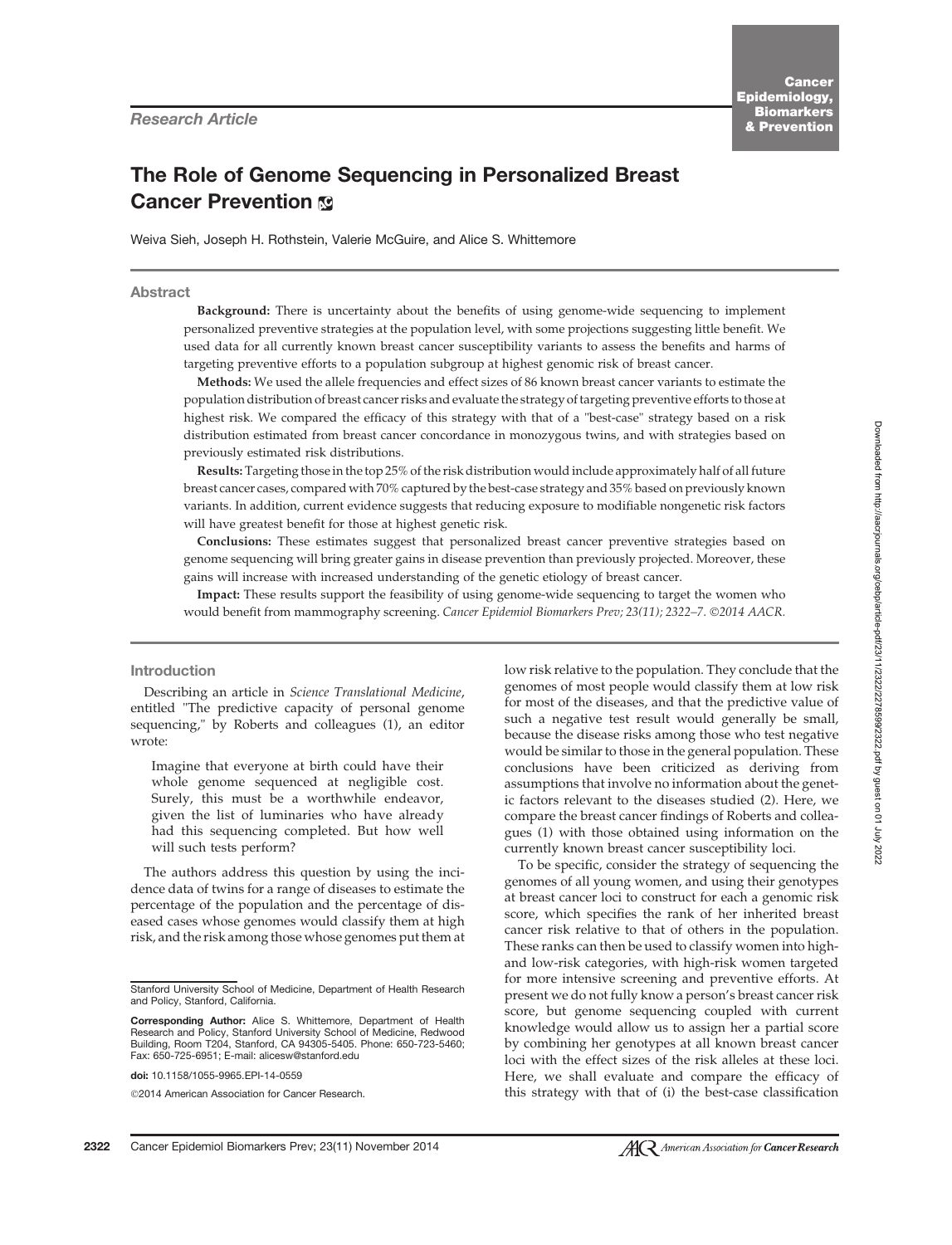theoretically possible if we knew the full risk scores and (ii) the estimates of Roberts and colleagues (1).

### Materials and Methods

# Population studied

As the frequencies and effect sizes of breast cancer susceptibility loci may differ by race/ethnicity, we restrict analyses to women of European ancestry. This study did not require approval from an ethical review board, as it involved only the use of published summary data.

## Statistical analysis

We modeled the lifetime probability of developing breast cancer (i.e., the absolute risk) for an individual with genomic risk score *s* as  $R = 1 - \exp(-ce^s)$ , where *c* is a positive constant. This model specifies a monotonically increasing relationship between risk R and risk score s. Therefore, the population percentile of the risk of an individual equals that of her risk score, and the efficacy of percentile-based stratification depends on the variances of the risk score distributions in the population and among future breast cancer cases. For the theoretically derived distribution of fully known risk scores, these variances can be estimated using the arguments of Pharoah and colleagues (3, 4) and Begg and Pike (5), as described in the Supplementary Materials and Methods.

To estimate the variance of the partially known risk scores, we modeled them as linear combinations of genotypes at a set of uncorrelated breast cancer loci from the literature, with coefficients given by their estimated effect sizes. Specifically, we listed all loci with validated breast cancer association in women of European ancestry, and then selected a subset of 86 uncorrelated loci. We chose 93 breast cancer susceptibility loci by reviewing the literature for established, replicated associations (6–15). We then selected a subset of 86 uncorrelated loci by computing all 4,278 pairwise correlation coefficients using the SNP Annotation and Proxy Search tool (<http://www.broadinstitute.org/mpg/snap/ldsearch.php>) for the CEU population from the 1000 Genomes Project. We found seven pairs of loci with squared correlation coefficient exceeding 0.25 (16), and for each of these we selected the locus with the largest value of  $\beta p(1-p)$ , where  $\beta$  is the log relative risk associated with the variant and  $p$  is its allele frequency. The seven SNPs that we excluded were rs10069690, rs3215401, rs2943559, rs10759243, rs11199914, rs494406, and rs75915166.

The remaining 86 loci consist of (i) genes containing rare variants of high and moderate penetrance and (ii) SNPs identified in genome-wide association studies of breast cancer. We used the cumulative allele frequency and took the relative risk estimates for rare variants in breast cancer susceptibility genes to be the midpoints of the ranges spanned by the published studies. We also used the averages of the risk allele frequencies and relative risk (OR) estimates for SNPs that were associated with breast cancer in multiple genome-wide association studies.

Table 1 shows the 86 loci, and the frequencies and effect sizes of their risk alleles (6–15). We modeled the combined effects of these 86 loci by assuming that they act multiplicatively on a woman's cumulative hazard for breast cancer. As shown in the Supplementary Materials and Methods, this implies that her partially known risk score has the additive form  $s = \beta_1 g_1 + \cdots + \beta_{86} g_{86}$ , where  $g_k = 0$ , 1, 2 denotes her count of risk alleles at locus k, and  $\beta_k$  denotes the effect size of the risk allele at locus k as obtained from the literature,  $k = 1, \ldots, 86$ . Determining the variance of the resulting partial scores is infeasible, as it would require summing over all  $3^{86} = 10^{41}$  possible multilocus genotypes. However, it can be approximated by random genotype sampling as described in the Supplementary Materials and Methods.

# Performance of risk score–based classification

We estimated how well we can identify future breast cancer cases by classifying women into high-risk (targeted) and low-risk (untargeted) subgroups based on the percentiles of their fully and partially known risk scores (see Supplementary Materials and Methods for details). Specifically, we estimated the sensitivity (Sn), specificity (Sp), positive predictive value (PPV), negative predictive value (NPV), and risk in untargeted women relative to that of the population.

# **Results**

We estimated the population variance of the risk scores based on the 86 currently known breast cancer susceptibility variants to be 0.35. This variance, while lower than the estimate of 1.44 for the variance of the fully known risk scores determined using the arguments of Pharoah (3, 4), is nevertheless considerably higher than the value 0.07 obtained for the risk scores based on the seven loci known in 2008 (4).

Figure 1 shows the percentage of breast cancer cases included among women having the highest  $100(1 - \alpha)$ th percent of risk scores, for  $0 < \alpha < 1$ . The curves correspond to the best-case classification with risk score variance equal to 1.44 (solid curve), the currently feasible classification based on partially known risk scores, with variance equal to 0.35 (dashed curve), and the classification based on the seven loci known in 2008 (4) with variance equal to 0.07 (dotted curve). As the efficacy of risk stratification for prevention depends on the population variance of the risk scores, these results indicate that (i) current genetic knowledge far exceeds that in 2008 (4); and (ii) despite these gains, considerably better stratification should still be possible in the future, as we better understand the etiology of this disease.

Table 2 shows additional measures of discrimination obtained by classifying women as high risk or low risk on the basis of their risk scores, where the high-risk group is defined as those whose scores exceed the  $100(1 - \alpha)$ th percentile of the centered Gaussian risk score distribution. How do these results compare with the breast cancer predictions of Roberts and colleagues (1)? The latter were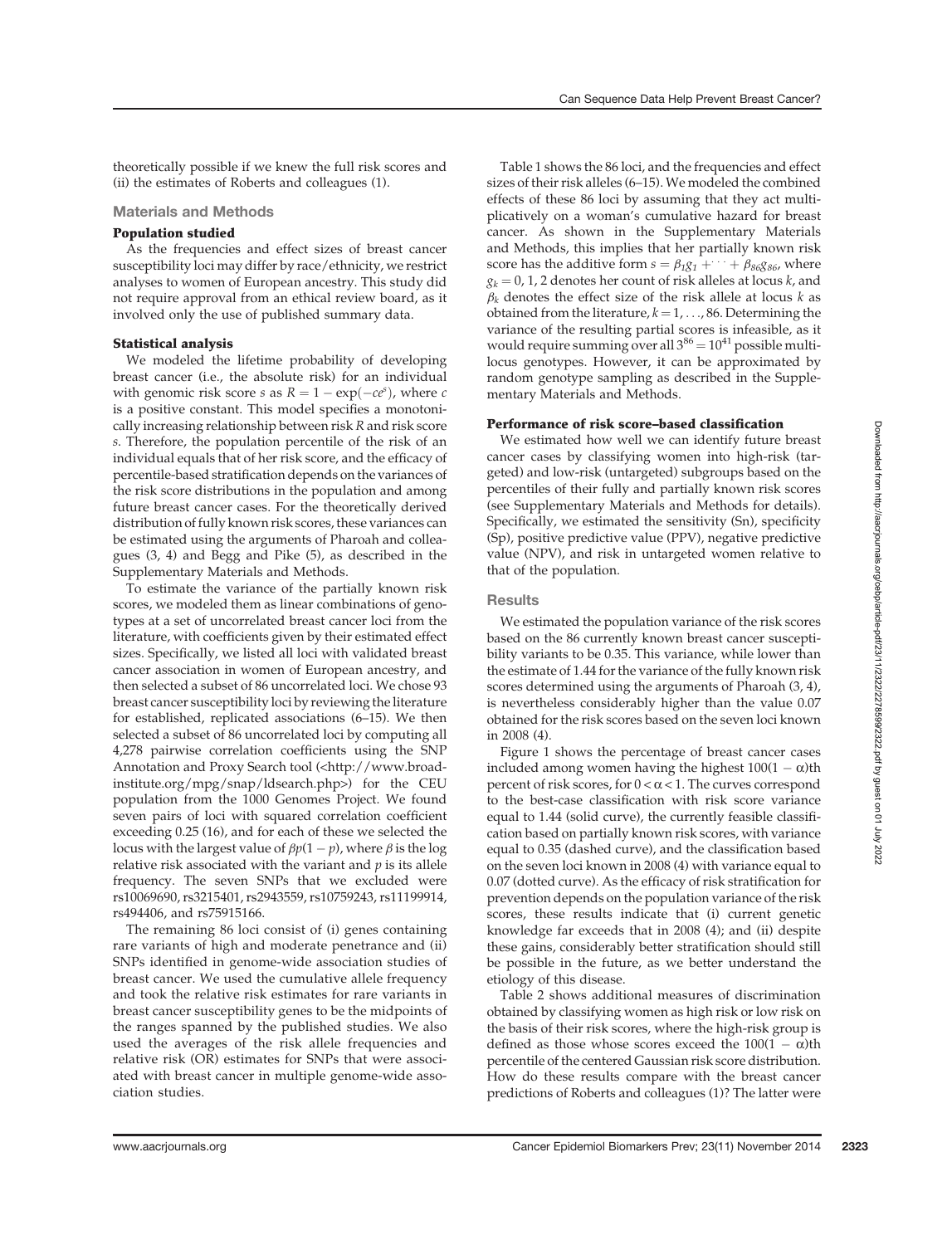|                | Locus             | <b>Chromosome</b> | Gene                | <b>Risk allele</b><br>frequency (%) | <b>Relative</b><br>risk |
|----------------|-------------------|-------------------|---------------------|-------------------------------------|-------------------------|
| 1              | rs11249433        | 1p                | NOTCH2/FCGR1B       | 39                                  | 1.14                    |
| $\overline{c}$ | Multiple variants | 1 <sub>p</sub>    | <b>MUTYH</b>        | 0.5                                 | $1.4 - 2.2$             |
| 3              | rs616488          | 1 <sub>p</sub>    | PEX14               | 67                                  | 1.06                    |
| 4              | rs11552449        | 1p                | TPN22/BCL2L15       | 17                                  | 1.07                    |
| 5              | rs4245739         | 1q                | MDM4                | 26                                  | 1.14                    |
| 6              | rs4849887         | 2p                | None                | 90                                  | 1.10                    |
| $\overline{7}$ | Multiple variants | 2p                | MSH <sub>6</sub>    | 0.9                                 | $4.9 - 4.9$             |
| 8              | Multiple variants | 2p                | MSH <sub>2</sub>    | 0.01                                | $2.4 - 2.4$             |
| 9              | rs12710696        | 2p                | None                | 36                                  | 1.11                    |
| 10             | rs2016394         | 2q                | METAP1D             | 52                                  | 1.05                    |
| 11             | rs1550623         | 2q                | CDCA7               | 84                                  | 1.06                    |
| 12             | rs1045485         | 2q                | CASP8               | 0.85                                | 1.03                    |
| 13             | rs13387042        | 2q                | IGFBP2, IGBP5, TPN2 | 52                                  | 1.12                    |
| 14             | rs16857609        | 2q                | DIRC3               | 26                                  | 1.08                    |
| 15             | rs4973768         | 3p                | SLC4A7/NEK10        | 46                                  | 1.11                    |
| 16             | rs12493607        | 3p                | TGFBR2              | 35                                  | 1.06                    |
| 17             | rs6762644         | 3p                | <b>ITPR1/EGOT</b>   | 40                                  | 1.07                    |
| 18             | rs9790517         | 4q                | TET <sub>2</sub>    | 23                                  | 1.05                    |
| 19             | rs6828523         | 4q                | ADAM29              | 87                                  | 1.11                    |
| 20             | rs10941679        | 5p                | MRPS30/HCN1         | 26                                  | 1.19                    |
| 21             | rs7734992         | 5p                | <b>TERT</b>         | 43                                  | 1.05                    |
| 22             | rs889312          | 5q                | MAP3K1/MEIR3        | 28                                  | 1.13                    |
| 23             | rs10472076        | 5q                | RAB3C               | 38                                  | 1.05                    |
| 24             | rs1353747         | 5q                | PDE4D               | 90                                  | 1.09                    |
| 25             | rs1432679         | 5q                | EBF1                | 43                                  | 1.07                    |
| 26             | rs204247          | 6 <sub>p</sub>    | RANBP9              | 43                                  | 1.05                    |
| 27             | rs17530068        | 6q                | None                | 22                                  | 1.09                    |
| 28             | rs2046210         | 6q                | ESR1                | 34                                  | 1.13                    |
| 29             | rs3757318         | 6q                | ESR1                | $\overline{7}$                      | 1.21                    |
| 30             | rs11242675        | 6q                | FOXQ1               | 61                                  | 1.06                    |
| 31             | rs720475          | 7q                | ARHGEF5/NOBOX       | 75                                  | 1.06                    |
| 32             | Multiple variants | 8q                | <b>NBN</b>          | 0.9                                 | $1.3 - 3.1$             |
| 33             | rs9693444         | 8p                | None                | 32                                  | 1.07                    |
| 34             | rs6472903         | 8q                | None                | 82                                  | 1.10                    |
| 35             | rs2943559         | 8q                | HNF4G               | $\overline{7}$                      | 1.13                    |
| 36             | rs13281615        | 8q                | <b>MYC</b>          | 40                                  | 1.08                    |
| 37             | rs11780156        | 8q                | MIR1208             | 16                                  | 1.07                    |
| 38             | rs1011970         | 9p                | CDKN2A/B            | 17                                  | 1.09                    |
| 39             | rs865686          | 9q                | KLF4/RAD23B         | 61                                  | 1.12                    |
| 40             | rs10759243        | 9q                | None                | 39                                  | 1.06                    |
| 41             | rs2380205         | 10p               | ANKRD16             | 56                                  | 1.02                    |
| 42             | rs7072776         | 10 <sub>p</sub>   | MLLT10/DNAJC1       | 29                                  | 1.07                    |
| 43             | rs11814448        | 10p               | DNAJC1              | $\overline{c}$                      | 1.26                    |
| 44             | rs10995190        | 10q               | <b>ZNF365</b>       | 85                                  | 1.16                    |
| 45             | rs704010          | 10q               | ZMIZ1               | 39                                  | 1.07                    |
| 46             | Multiple variants | 10q               | <b>PTEN</b>         | 0.01                                | $2.0 - 10.0$            |
| 47             | rs7904519         | 10q               | TCF7L2              | 46                                  | 1.06                    |
| 48             | rs11199914        | 10q               | None                | 68                                  | 1.05                    |
| 49             | rs2981579         | 10q               | FGFR2               | 38                                  | 1.26                    |

Table 1. Risk-allele frequencies and relative risks for breast cancer susceptibility loci among women of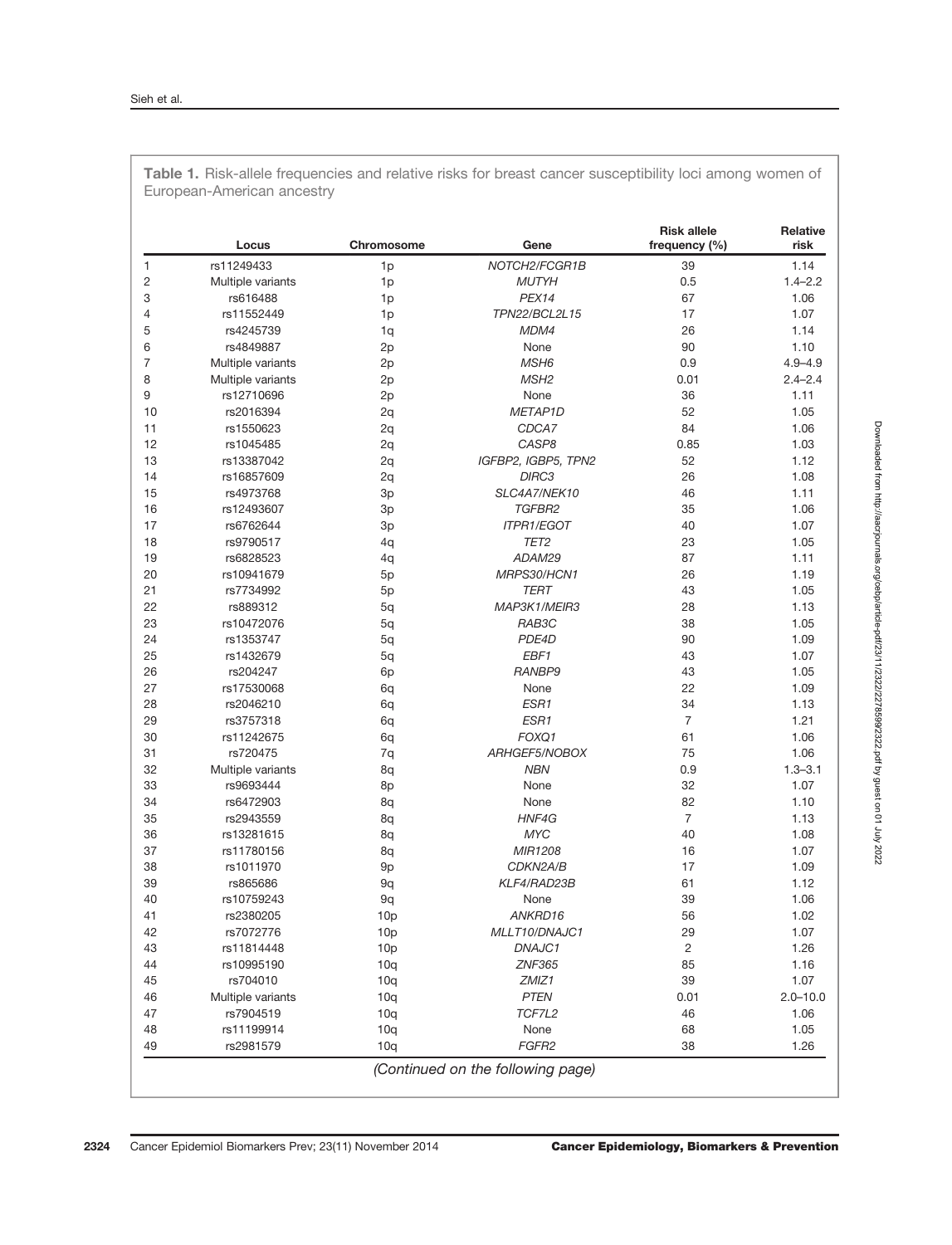|    | Locus             | Chromosome | Gene              | <b>Risk allele</b><br>frequency (%) | <b>Relative</b><br>risk |
|----|-------------------|------------|-------------------|-------------------------------------|-------------------------|
| 50 | rs3817198         | 11p        | LSP1/H19          | 30                                  | 1.07                    |
| 51 | rs3903072         | 11q        | OVOL1             | 53                                  | 1.05                    |
| 52 | rs614367          | 11q        | CCND1/FGFs        | 15                                  | 1.15                    |
| 53 | rs494406          | 11q        | CCND1             | 26                                  | 1.07                    |
| 54 | Multiple variants | 11q        | <b>ATM</b>        | 0.3                                 | $2.0 - 3.0$             |
| 55 | rs11820646        | 11q        | None              | 59                                  | 1.09                    |
| 56 | rs10771399        | 12p        | <b>PTHLH</b>      | 88                                  | 1.19                    |
| 57 | rs12422552        | 12p        | None              | 26                                  | 1.05                    |
| 58 | rs17356907        | 12q        | NTN4              | 70                                  | 1.10                    |
| 59 | rs1292011         | 12q        | TBX3/MAPKAP5      | 58                                  | 1.10                    |
| 60 | Multiple variants | 13q        | BRCA2             | 0.1                                 | $9.0 - 21.0$            |
| 61 | rs2236007         | 14q        | PAX9/SLC25A21     | 79                                  | 1.08                    |
| 62 | rs999737          | 14q        | RAD51B            | 78                                  | 1.09                    |
| 63 | rs2588809         | 14q        | <b>RAD51L1</b>    | 16                                  | 1.08                    |
| 64 | rs941764          | 14q        | CCDC88C           | 34                                  | 1.06                    |
| 65 | rs3803662         | 16q        | TOX3/LOC643714    | 25                                  | 1.20                    |
| 66 | rs17817449        | 16q        | MIR1972-2-FTO     | 60                                  | 1.08                    |
| 67 | rs11075995        | 16q        | <b>FTO</b>        | 24                                  | 1.10                    |
| 68 | Multiple variants | 16q        | CDH <sub>1</sub>  | 0.01                                | $2.0 - 10.0$            |
| 69 | Multiple variants | 16p        | PALB <sub>2</sub> | 0.01                                | $2.0 - 4.0$             |
| 70 | rs13329835        | 16q        | CDYL2             | 22                                  | 1.08                    |
| 71 | Multiple variants | 17q        | BRCA1             | 0.06                                | $5.0 - 45.0$            |
| 72 | Multiple variants | 17q        | <b>BRIP2</b>      | 0.1                                 | $2.0 - 3.0$             |
| 73 | Multiple variants | 17p        | <b>TP53</b>       | 0.01                                | $2.0 - 10.0$            |
| 74 | rs6504950         | 17q        | STXBP4/COX11      | 73                                  | 1.05                    |
| 75 | Multiple variants | 17q        | RAD51C            | 0.5                                 | $3.2 - 3.5$             |
| 76 | rs527616          | 18q        | None              | 62                                  | 1.05                    |
| 77 | rs1436904         | 18q        | CHST9             | 60                                  | 1.04                    |
| 78 | Multiple variants | 19p        | STK11             | 0.01                                | $2.0 - 10.0$            |
| 79 | rs8170            | 19p        | MERIT40           | 19                                  | 1.25                    |
| 80 | rs4808801         | 19p        | SSBP4/ISYNA1/ELL  | 65                                  | 1.06                    |
| 81 | rs3760982         | 19q        | KCNN4/ZNF283      | 46                                  | 1.06                    |
| 82 | rs2284378         | 20q        | RALY              | 33                                  | 1.16                    |
| 83 | rs2823093         | 21q        | NRIP1             | 73                                  | 1.09                    |
| 84 | Multiple variants | 22q        | CHEK2             | 0.4                                 | $2.0 - 3.0$             |
| 85 | rs132390          | 22q        | EMID1/RHBDD3      | 3.6                                 | 1.12                    |
| 86 | rs6001930         | 22q        | MKL1              | 11                                  | 1.12                    |

Table 1. Risk-allele frequencies and relative risks for breast cancer susceptibility loci among women of

based on a high-risk group defined as those whose risks exceed the 90th to 95th percentile of the population distribution. The authors estimated that this classification would target between 10% and 35% of all future breast cancer cases. In contrast, Table 2 shows that the percentage of cases targeted would be approximately 47% using the best-case classification and 32% using the currently feasible classification. In addition, the authors estimated that the ratio of risk among women classified at low risk relative to the population would be as high as 0.72 to 0.90, indicating poor specificity. Yet, Table 2 suggests that this relative risk is lower: 0.59 with the best-case classification and 0.75 with the currently feasible classification. Thus,

the present estimates provide more optimistic projections than those obtained using the theoretical model of Roberts and colleagues (1).

# **Discussion**

We have estimated the variance of breast cancer risk scores among women of European ancestry by using a multiplicative model for the joint effects of currently known breast cancer loci. We found that the distribution of these partially known risk scores has variance 0.35, which is similar in magnitude to the estimate of 0.28 obtained independently by Pashayan and colleagues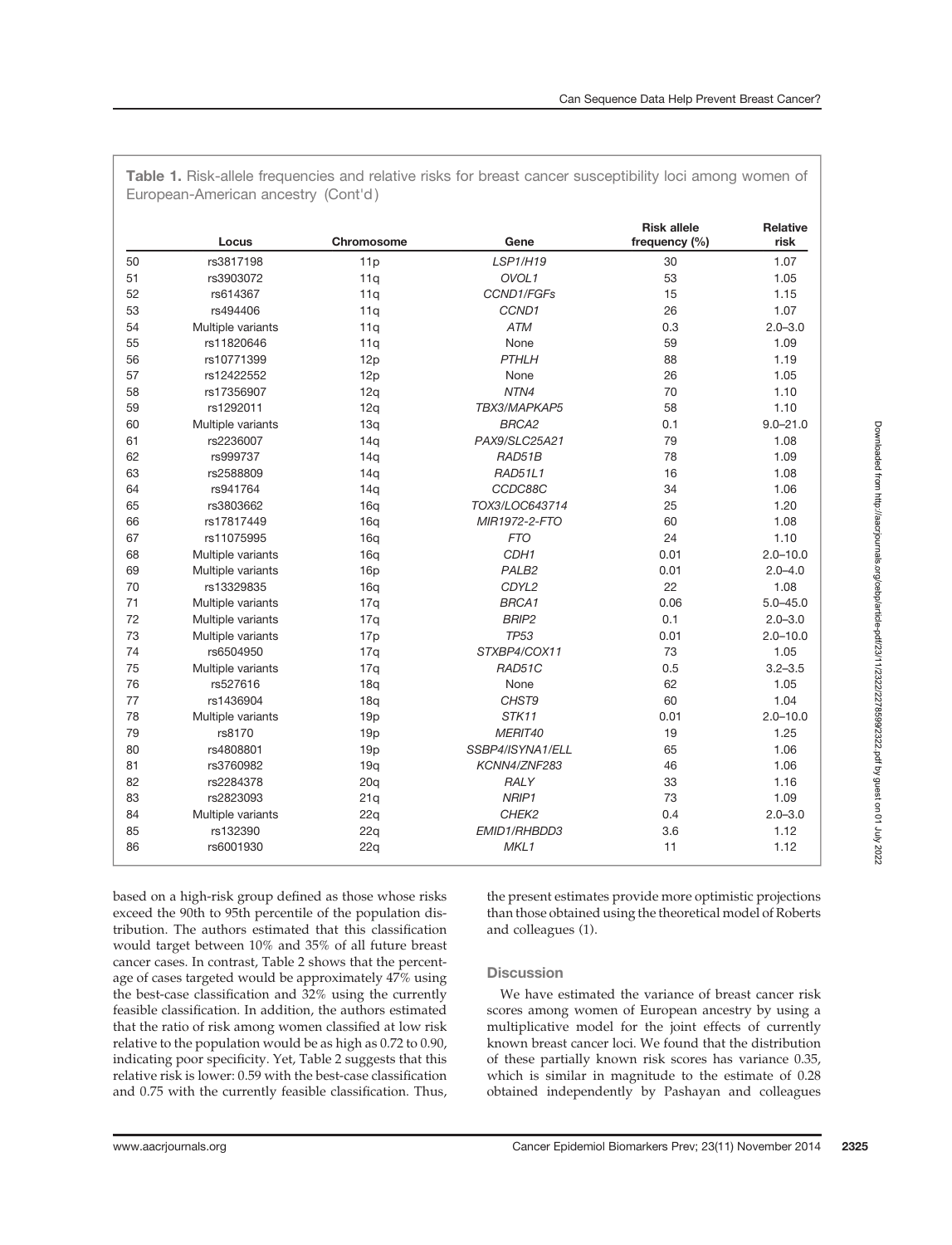

Figure 1. Percentage of all breast cancer cases explained by those at highest risk for the disease. Curves are shown for the best-case scenario when all breast cancer susceptibility alleles are known (solid curve), currently known susceptibility alleles (dashed curve), and seven alleles known in 2008 (ref. 4; dotted curve).

(17). We have compared the performance of targeted preventive measures based on the currently feasible partially known risk scores with those obtained using the theoretical distribution of fully known risk scores derived by Pharoah (3, 4). The results suggest that the predictive power of genome sequencing to determine breast cancer risk is considerably greater than that described by Roberts and colleagues (1), and the estimates contradict the authors' statement that "...our conclusions [...] represent an absolute upper bound that cannot be improved by improvements in technology or genetic knowledge."

To achieve the optimal predictive power represented by the "best-case" classification, we will need to identify the combined effects of all causal alleles for breast cancer. Moreover, better understanding of gene–environment interactions could further improve predictive power. For example, the performance measures described here underestimate the potential value of genomic-based risk classification. This is because a child's lifetime breast cancer risk is determined not only by her genome, but also by her future levels of nongenetic (lifestyle, environmental, and epigenetic) risk factors. Epidemiologic data support a multiplicative model for the joint effects of

Table 2. Impact<sup>a</sup> of targeting a subset of European-American women for breast cancer preventive strategies

| Percentage of<br>population<br>at high<br>risk ( $\alpha$ )                     | Lifetime<br>risk in<br>low-risk (%) | <b>Risk for</b><br>high-risk<br>relative to<br>low-risk | <b>Risk for</b><br>low-risk<br>relative to<br>population | Percentage<br>of cases who<br>are high-risk<br>(Sn) | Percentage<br>of noncases<br>who are<br>high-risk (1-Sp) | Percentage<br>of high-risk<br>who are<br>cases (PPV) | Percentage<br>of low-risk<br>who are<br>noncases (NPV) | <b>NNT<sup>b</sup></b> |  |  |
|---------------------------------------------------------------------------------|-------------------------------------|---------------------------------------------------------|----------------------------------------------------------|-----------------------------------------------------|----------------------------------------------------------|------------------------------------------------------|--------------------------------------------------------|------------------------|--|--|
| Current knowledge of genetic susceptibility alleles (risk score variance, 0.35) |                                     |                                                         |                                                          |                                                     |                                                          |                                                      |                                                        |                        |  |  |
| 100                                                                             |                                     |                                                         |                                                          | 100                                                 | 100                                                      | $12.68^{\text{a}}$                                   |                                                        | 95                     |  |  |
| 90                                                                              | 4.11                                | 3.32                                                    | 0.32                                                     | 96.76                                               | 89.02                                                    | 13.63                                                | 95.89                                                  | 88                     |  |  |
| 75                                                                              | 5.20                                | 2.92                                                    | 0.41                                                     | 89.74                                               | 72.86                                                    | 15.17                                                | 94.80                                                  | 79                     |  |  |
| 67                                                                              | 5.68                                | 2.84                                                    | 0.45                                                     | 85.22                                               | 64.35                                                    | 16.13                                                | 94.32                                                  | 74                     |  |  |
| 50                                                                              | 6.64                                | 2.82                                                    | 0.52                                                     | 73.82                                               | 46.54                                                    | 18.72                                                | 93.36                                                  | 64                     |  |  |
| 33                                                                              | 7.66                                | 2.99                                                    | 0.60                                                     | 59.54                                               | 29.15                                                    | 22.88                                                | 92.34                                                  | 52                     |  |  |
| 25                                                                              | 8.20                                | 3.18                                                    | 0.65                                                     | 51.49                                               | 21.15                                                    | 26.12                                                | 91.80                                                  | 46                     |  |  |
| 10                                                                              | 9.54                                | 4.30                                                    | 0.75                                                     | 32.31                                               | 6.76                                                     | 40.97                                                | 90.46                                                  | 29                     |  |  |
| 0                                                                               | 12.68                               |                                                         | 1.00                                                     | 0                                                   | 0                                                        |                                                      | 87.32                                                  | —                      |  |  |
| Best-case scenario (risk score variance, 1.44)                                  |                                     |                                                         |                                                          |                                                     |                                                          |                                                      |                                                        |                        |  |  |
| 100                                                                             |                                     |                                                         |                                                          | 100                                                 | 100                                                      | 12.68 <sup>a</sup>                                   |                                                        | 95                     |  |  |
| 90                                                                              | 0.83                                | 16.85                                                   | 0.07                                                     | 99.34                                               | 88.64                                                    | 14.00                                                | 99.17                                                  | 86                     |  |  |
| 75                                                                              | 1.55                                | 10.60                                                   | 0.12                                                     | 96.95                                               | 71.81                                                    | 16.39                                                | 98.45                                                  | 73                     |  |  |
| 67                                                                              | 1.94                                | 9.24                                                    | 0.15                                                     | 94.94                                               | 62.94                                                    | 17.97                                                | 98.06                                                  | 67                     |  |  |
| 50                                                                              | 2.92                                | 7.68                                                    | 0.23                                                     | 88.48                                               | 44.41                                                    | 22.44                                                | 97.08                                                  | 53                     |  |  |
| 33                                                                              | 4.24                                | 7.04                                                    | 0.33                                                     | 77.61                                               | 26.52                                                    | 29.82                                                | 95.76                                                  | 40                     |  |  |
| 25                                                                              | 5.07                                | 7.00                                                    | 0.40                                                     | 69.99                                               | 18.47                                                    | 35.50                                                | 94.93                                                  | 34                     |  |  |
| 10                                                                              | 7.51                                | 7.88                                                    | 0.59                                                     | 46.67                                               | 4.68                                                     | 59.18                                                | 92.49                                                  | 20                     |  |  |
| 0                                                                               | 12.68                               |                                                         | 1.00                                                     | 0                                                   | 0                                                        |                                                      | 87.32                                                  |                        |  |  |

<sup>a</sup>Assuming that the lifetime risk of developing breast cancer is 12.68% based upon estimates for the U.S. white female population (19). <sup>b</sup>NNT, number of women who must be targeted to avoid one breast cancer death, assuming one sixth of all breast cancers are fatal and targeting prevents death from half of them.